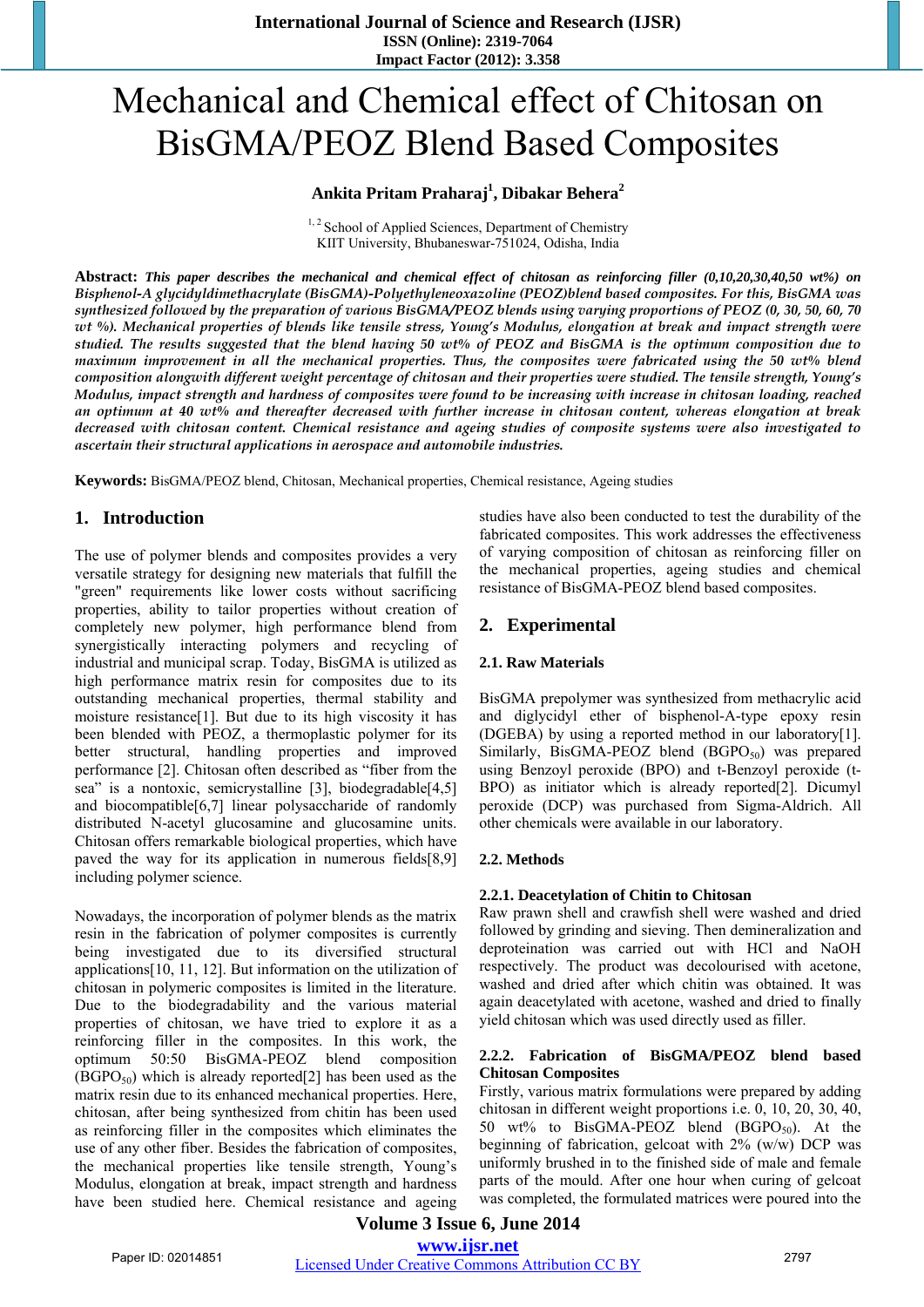#### **International Journal of Science and Research (IJSR)** ISSN (Online): 2319-7064 **Impact Factor (2012): 3.358**

mould one at a time for the fabrication of different composites. Then the mould was subjected to hot-press. The temperature was  $110 \degree C$  for 1 h and pressure was 5 tons. The composite specimens are named as BGPOCC for BisGMA- $PEOZ/Chitosan$  Composite where  $BGPOCC<sub>0</sub>$  refers to the pure 50:50 BisGMA-PEOZ blend system (BGPO $_{50}$ ) without any chitosan in it. Hence, the pure blend will be referred as  $BGPCC<sub>0</sub>$  hereafter. Details of the composite specification are given in Table 1.

|                | Sl.No. Materials Code | BisGMA(in<br>grams) | PEOZ (in<br>grams) | Chitosan<br>w.r.t<br><b>BisGMA</b> |
|----------------|-----------------------|---------------------|--------------------|------------------------------------|
|                | BGPOCC <sub>0</sub>   | 50                  | 50                 |                                    |
| $\overline{2}$ | $BGPOCC_{10}$         | 50                  | 50                 | 10                                 |
| 3              | BGPOCC <sub>20</sub>  | 50                  | 50                 | 20                                 |
| 4              | $BGPOCC_{30}$         | 50                  | 50                 | 30                                 |
| 5              | BGPOCC <sub>40</sub>  | 50                  | 50                 | 40                                 |
| 6              | $BGPOCC_{50}$         | 50                  | 50                 | 50                                 |

Table 1: Materials Code

### 3. Characterization

#### 3.1 Fourier Transform Infrared Spectroscopy

FTIR spectra were collected using Thermo-Nicolate Model 400 instrument equipped with a controlled temperature cell (Model HT-32 heated demountable cell used with an Omega 9000-A temperature controller).

#### 3.2 Mechanical testing

Mechanical properties like Tensile strength, Young's Modulus and Elongation at Break were evaluated using an INSTRON universal testing machine (Model 3369) according to ASTM D790-03 standard. Impact strength (IZOD) was measured in an impact tester as per D256-05. Hardness was measured under ASTM-D2240 standard using durometer (hardness Shore A). Standardized hardnessmeasuring equipment using a sharp needle was applied directly onto the surface of specimens to measure hardness. Data were averaged over five different positions. Data reported in this work are calculated as averages of the measurement carried out for five specimens.

#### 3.3 Ageing studies

The ageing of composites on exposure to water was evaluated by keeping the samples immersed in water. Five specimens (25 mm x 25 mm) of each sample were kept immersed in distilled water at 30 °C for 31 days. The samples were taken out, dried at room temperature and their weights were taken. Data reported is the calculated average value of the samples taken.

#### 3.4. Chemical resistance test

The chemical resistance properties of the BisGMA- $PVP/chi$ tosan composites in CCl<sub>4</sub>, water, NaOH and HNO<sub>3</sub> were studied according to ASTM: D543-06. In each case, five pre-weighed samples were dipped in the respective chemical reagents for 24 h. They were then removed and immediately washed in distilled water and dried by pressing them on both sides with a tissue paper at room temperature. The samples were then weighed and the percentage weight loss/gain was determined using the following equation.

Weight  $loss/gain$  (%) = Final weight - Original weight/ Original weight (1)

## 4. Results and Discussion

#### 4.1. Deacetylation of Chitin to Chitosan

In order to fully characterize the starting materials, a spectrum of pure chitosan was recorded as shown in Figure 1. The stretching vibrations of OH groups at 3447 cm<sup>-1</sup> are overlapped to the stretching vibration of N-H and C-H bond in  $-CH_2$  (2920 cm<sup>-1</sup>) and  $-CH_3$  (2874 cm<sup>-1</sup>)groups, respectively. Bending vibrations of methylene and methyl groups are visible at 1383  $cm^{-1}$  and 1423  $cm^{-1}$ . Absorption in the range of  $1680-1480$  cm-1 was related to the vibrations of carbonyl bonds  $(C=O)$  of the amide group CONHR (secondary amide at  $1655 \text{ cm}^{-1}$ ) and to the vibrations of protonated amine group (NH<sub>2</sub> at 1599 cm<sup>-1</sup>). Absorption in the range from  $1160 \text{ cm}^{-1}$  -1000 cm<sup>-1</sup> has been attributed to vibrations of CO group. The band at  $1156 \text{ cm}^{-1}$  is related to asymmetric vibrations of CO in the oxygen bridge resulting from deacetylation of chitin. The bands near  $1080-1025$  cm<sup>-1</sup> are attributed to CO of the ring COH, COC and CH<sub>2</sub>OH. The small peak at  $\sim 894$  cm<sup>-1</sup> corresponds to wagging of the saccharide structure of chitosan.



Figure 1: FTIR spectrum of Chitosan

#### **Mechanical BisGMA-PEOZ**  $4.2.$ properties of blend/Chitosan Composites

 $BGPOCC<sub>0</sub>$  shows improved mechanical properties than pure BisGMA, due to specific interactions like H-bonding and dipole-dipole interactions between molecules of the constituent polymers[2].

#### 4.2.1. Tensile strength and Young's Modulus

Reinforcement of  $BGPOCC<sub>0</sub>$  with chitosan resulted in improved tensile property of composites because chitosan withstands maximum part of the load enabling efficient stress transfer. Thus, the values increase upto 40 wt% of chitosan content but decrease thereafter shown in Figure 2.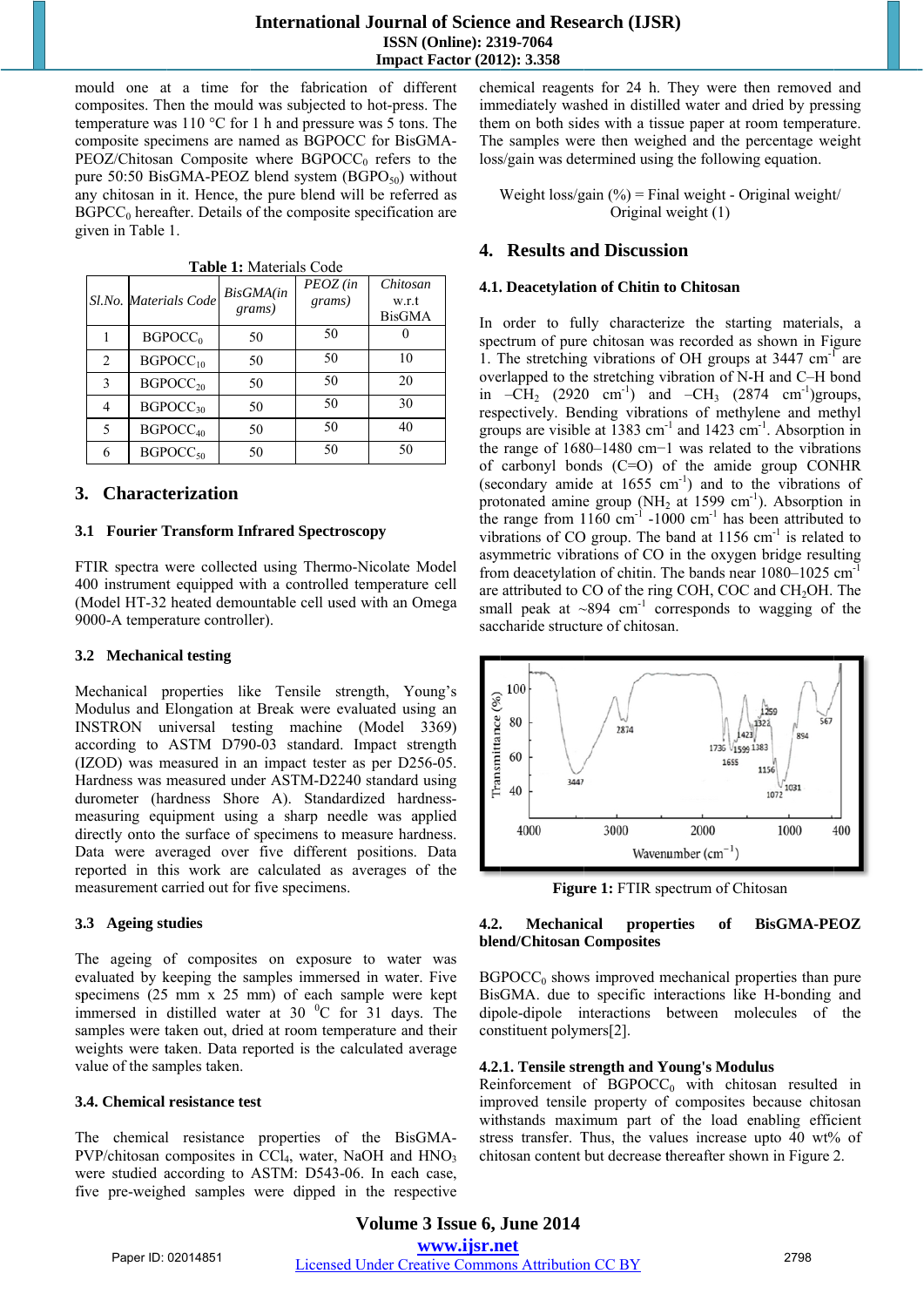**International Journal of Science and Research (IJSR) ISSN (Online): 2319-7064 Impact Factor (2012): 3.358** 



**Figure 2:** Tensile strength of composites

This decrease can be explained by the fact that as filler loading increases, the tendency of excess filler particles to agglomerate also increases. This leads to incompatibility between the components of the composites that give rise to low interphase adhesion between the matrix and the dispersed phase, particularly the adhesion of chitosan to  $BGPOCC<sub>0</sub>$ . Similar observations have been reported by Bigg[13] and Fuad *et al*[14] for other filled systems.

 The values of Young's Modulus showed a similar increasing trend with chitosan content (Figure 3). This observation highlights the fact that incorporation of fillers into polymer matrix improves the stiffness of the composites. The better dispersion of filler with increasing composition and fillermatrix interaction may be the two main reasons or factors responsible for the observed trend.



**Figure 3:** Young's Modulus of composites

#### **4.2.2. Elongation at Break**

Figure 4 shows that the elongation at break for BisGMA-PEOZ blend/chitosan composites decreases with increase in chitosan content. Fillers are structural elements embedded in the polymer matrix and at the concentrations used (10-40 wt%), the contents might not be high enough to significantly restrain the BisGMA-PEOZ blend. Consequently, highly localized strains might have occurred at the concentrations investigated, causing debonding between filler and matrix, and thus, essentially giving rise to a matrix that is non ductile. Such a reduction in elongation at break with increase in filler content has been reported by Ismail *et.al*[15] . But the gradual increase in the values after 40 wt% is due to the reduction in the strain of the composites.



**Figure 4:** Elongation at break of composites

#### **4.2.3. Impact strength**

The impact strength of the composites was observed to increase with increase in chitosan content (Figure 5). This indicates that chitosan as reinforcing filler was quite effective in distributing the applied stress over a large volume at the base of the notch, which helped to prevent the propagation of cracks by carrying large part of the load in the area under the crack.But interestingly, the values of impact strength decreased after the 40 wt% chitosan content. This is because the agglomerating filler particles cause phase separation of the matrix and the dispersed phase which results in the formation of voids on the composite surface. As a result, the interfacial stress fails to propagate throughout the surface area thereby forming cracks easily and reducing the impact strength.



**Figure 5:** Impact strength of composites

#### **4.2.4. Hardness**

The hardness was found be to increased with increase in the amount of chitosan incorporated in the composites (Figure 6). This is due to the increase in strengthening effect of the reinforcing filler with increasing composition. This also indicates increase in abrasion and impact strength of the composites. But with gradual increase in filler content, the values decreased. This is because beyond the 40 wt% filler composition, development of voids takes place on the composite surface which deteriorates its surface quality to a great extent. This gives rise to low toughness and decreased hardness.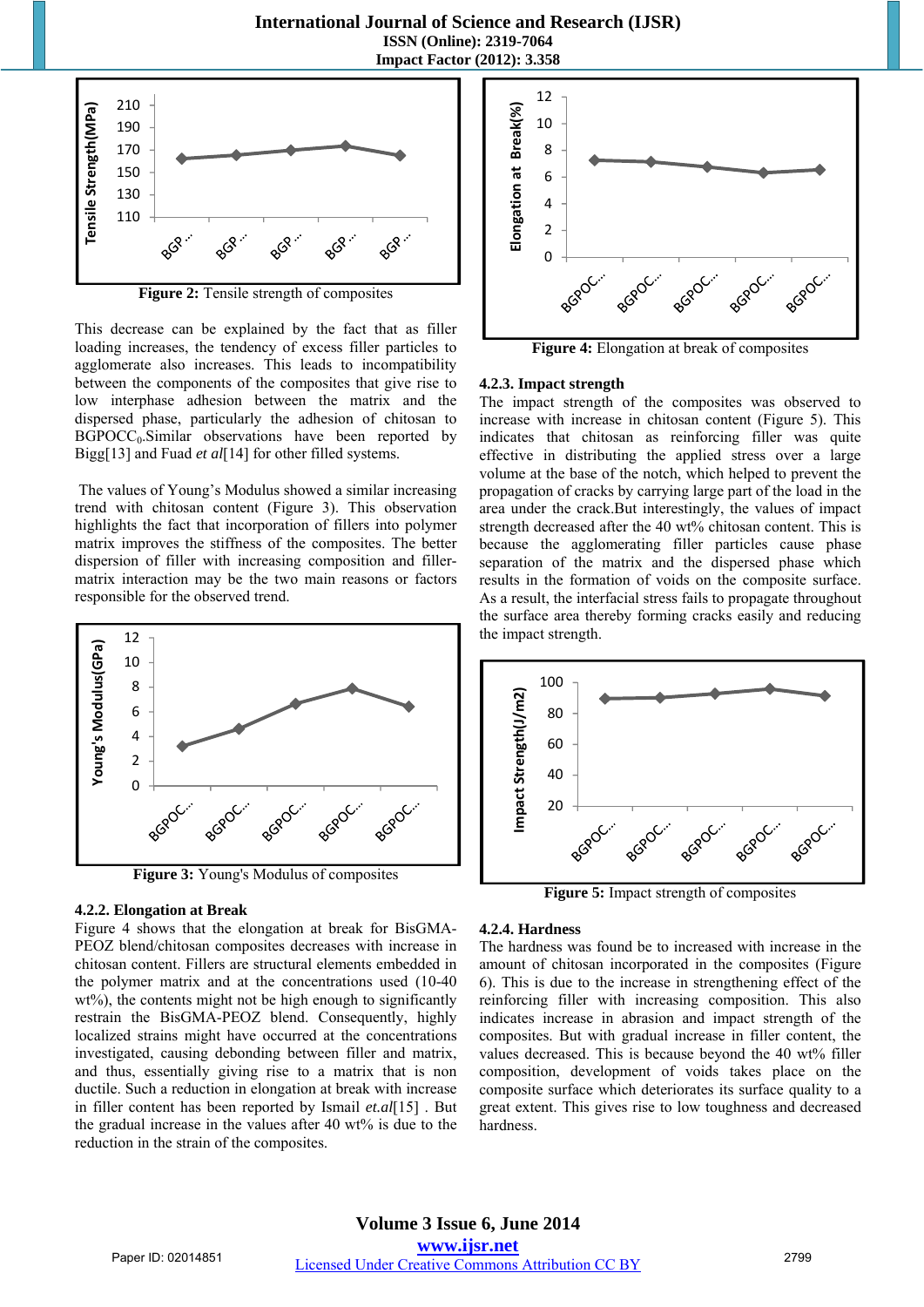

**Figure 6:** Hardness of composites

#### **4.2.5.Ageing studies-in water**

It is a well known fact that chitosan is hydrophilic in nature with high moisture retention capacity. Thus, the composites samples were subjected to ageing to ascertain their utility during applications. The change in weight of composites after exposing to water is shown in Figure 7. Since untreated chitosan was used in the composites, these were expected to exhibit considerable weight gain. But interestingly, it was observed that the fabricated composites showed less weight change as compared to  $BGPOCC_0$ . Moreover, the change in weight reduced with the increase in chitosan content and reached a minimum at 40 wt%. This may be due to the hydrophobic nature of BisGMA-PEOZ blend and efficient chitosan adhesion with the matrix caused by hydrogen bonding between the two. But with increased chitosan loading ( $BGPOCC_{50}$ ), the water uptake increases. This is because with filler aggregation and phase separation, voids are formed on composite surface. Water filled voids at the interface results in interfacial de-bonding. This causes cracks on the surface of composites[16]. Once water penetrates inside composites materials, chitosan starts swelling and matrix tend to change reorientation resulting in poor mechanical properties.



**Figure 7:** Ageing of composites

#### **4.2.6.Chemical Resistance**

There has been major interest in the surface characteristics of composites since it is the surface of these materials that first comes into contact with the biological surroundings. The ability of the composite samples to resist chemical environment such as acid, alkali, solvent and water were tested and is given in Table 2.

| Table 2: Chemical resistance of composites |
|--------------------------------------------|
|--------------------------------------------|

| <b>Samples</b>       | $HNO3(\%)$ | $H_2O(\%)$ | NaOH(%) | $CCl_{4}(\% )$ |
|----------------------|------------|------------|---------|----------------|
| BGPOCC <sub>0</sub>  | 0.821      | 1.015      | 0.783   | 0.756          |
| BGPOCC <sub>10</sub> | 0.752      | 0.683      | 0.645   | 0.624          |
| BGPOCC <sub>20</sub> | 0.643      | 0.677      | 0.633   | 0.610          |
| BGPOCC <sub>30</sub> | 0.521      | 0.581      | 0.564   | 0.574          |
| BGPOCC <sub>40</sub> | 0.510      | 0.576      | 0.548   | 0.509          |
| BGPOCC <sub>50</sub> | 0.586      | 0.585      | 0.559   | 0.517          |

This clearly indicates that all composites show minimum weight loss. The composites showed a lesser solvent uptake or increased chemical resistance compared to  $BGPOCC_0$ . The incorporation of chitosan as reinforcing filler increased the interfacial bonding between filler and matrix resulting in reduced void content. This increased interfacial interaction increases with filler content which makes the polymeric segments around the filler immobile. These factors offer higher resistance to the movement of solvent molecules into the composites system[17]. Restricted equilibrium technique has been used as a tool by many researchers to analyze the filler–matrix bonding in the composites system[18,19]. It is reported that increased interfacial interaction results in lower solvent uptake by composites systems. Therefore the solvent uptake by composites systems decrease with increased filler content and attain minimum value at 40 wt% chitosan content. But the voids formed in  $BGPOCC_{50}$  accelerate the solvent diffusion into the matrix system thereby making the composite unsuitable for any structural applications.

### **5. Conclusion**

The results of present study showed that composites with low cost and improved mechanical strength could be developed successfully by incorporating chitosan as reinforcing filler in BisGMA-PEOZ blend system. Tensile strength, Young's Modulus, elongation at break, impact strength and hardness of composites were much higher than that of pure blend. The values of tensile strength, Young's Modulus, impact strength and hardness increased upto 40 wt% chitosan content whereas elongation at break decreased with increasing content of chitosan. There was also improvement in the chemical resistance and ageing studies of composites with increased chitosan loading. But the composite with higher concentration of chitosan displayed poor mechanical properties, ageing studies and chemical resistance. From the above studies, it can be concluded that among all the fabricated composites, the  $BGPOCC_{40}$  showed maximum improvement in all the above mentioned properties. Thus, it could be the optimum composite specification suitable for applications in aerospace, automobile and the light weight materials industry.

#### **6. Acknowledgement**

The authors of this paper are thankful to KIIT University for their support and help. The assistance provided by IIT, Kharagpur during the characterization of some of the experimental work is greatly acknowledged.